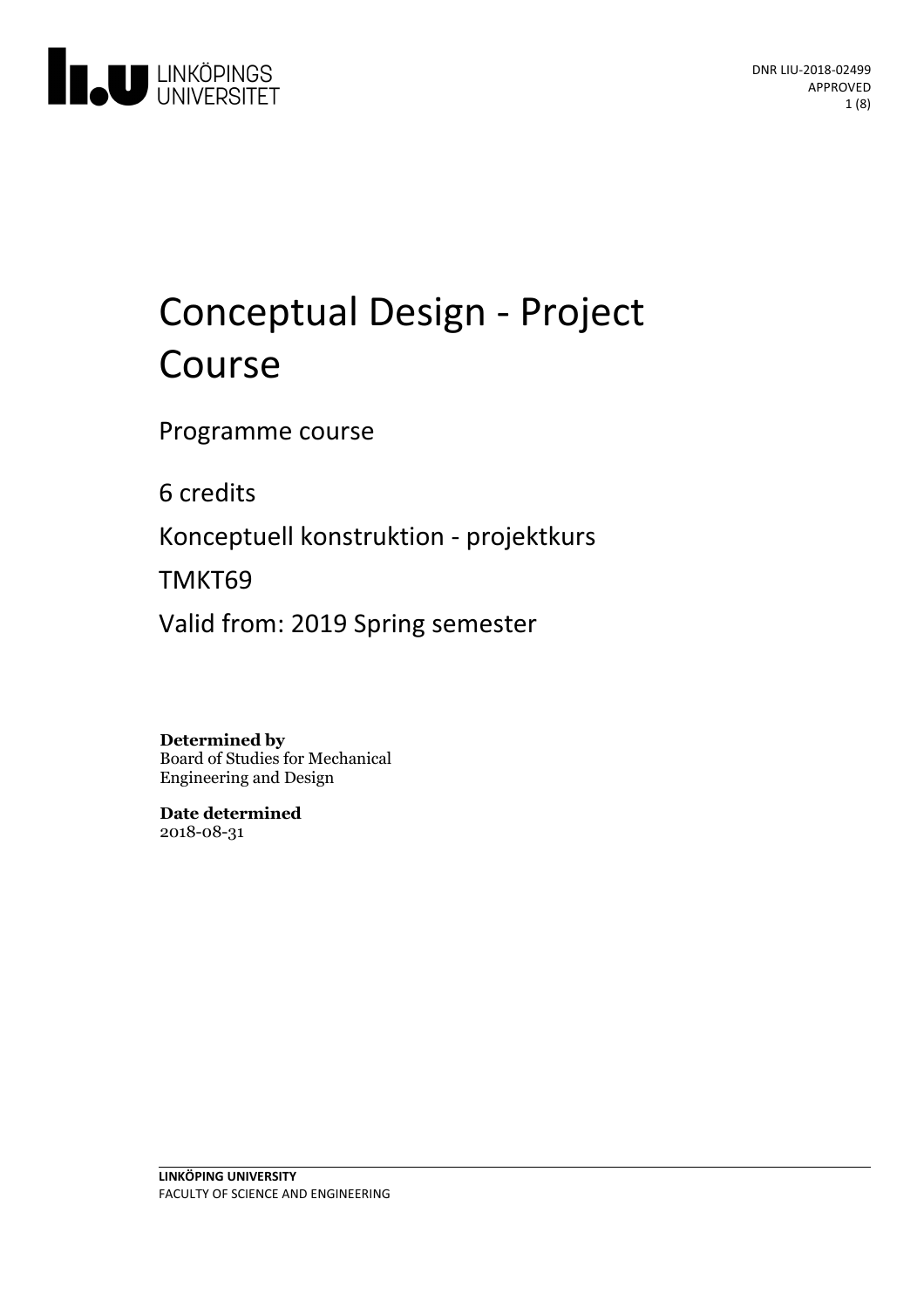# Main field of study

Product Development, Mechanical Engineering

Course level

Second cycle

### Advancement level

A1X

### Course offered for

- Design and Product Development, M Sc in Engineering
- Mechanical Engineering, M Sc in Engineering

### Entry requirements

Note: Admission requirements for non-programme students usually also include admission requirements for the programme and threshold requirements for progression within the programme, or corresponding.

## Prerequisites

The project work requires special knowledge of Design methodology Product development, CAD, Product Modeling, Machine Elements, Mechatronics, Mechanical Engineering, Electrical Engineering, Solid Mechanics, Engineering Materials and Production Engineering.

# Intended learning outcomes

The course aims to develop the student's knowledge of and ability to implement and control a product development process with industrial connection. Particular emphasis is placed on the student understanding and using methods and tools that support the initial conceptual phase of <sup>a</sup> product development project. Importance is also attached to the student being able to document and communicate results as well as the process itself. More specifically, the student should be able to:

- Plan, implement and follow up a product development project in group.<br>• Be able to apply concept development and concept selection<br>• Be able to apply modeling of product properties during concept phase.
- 
- 
- $\bullet$  Turn conclusions from the analysis into concrete and relevant action
- proposals. Obtain experience ofworking in <sup>a</sup> group with product development projects

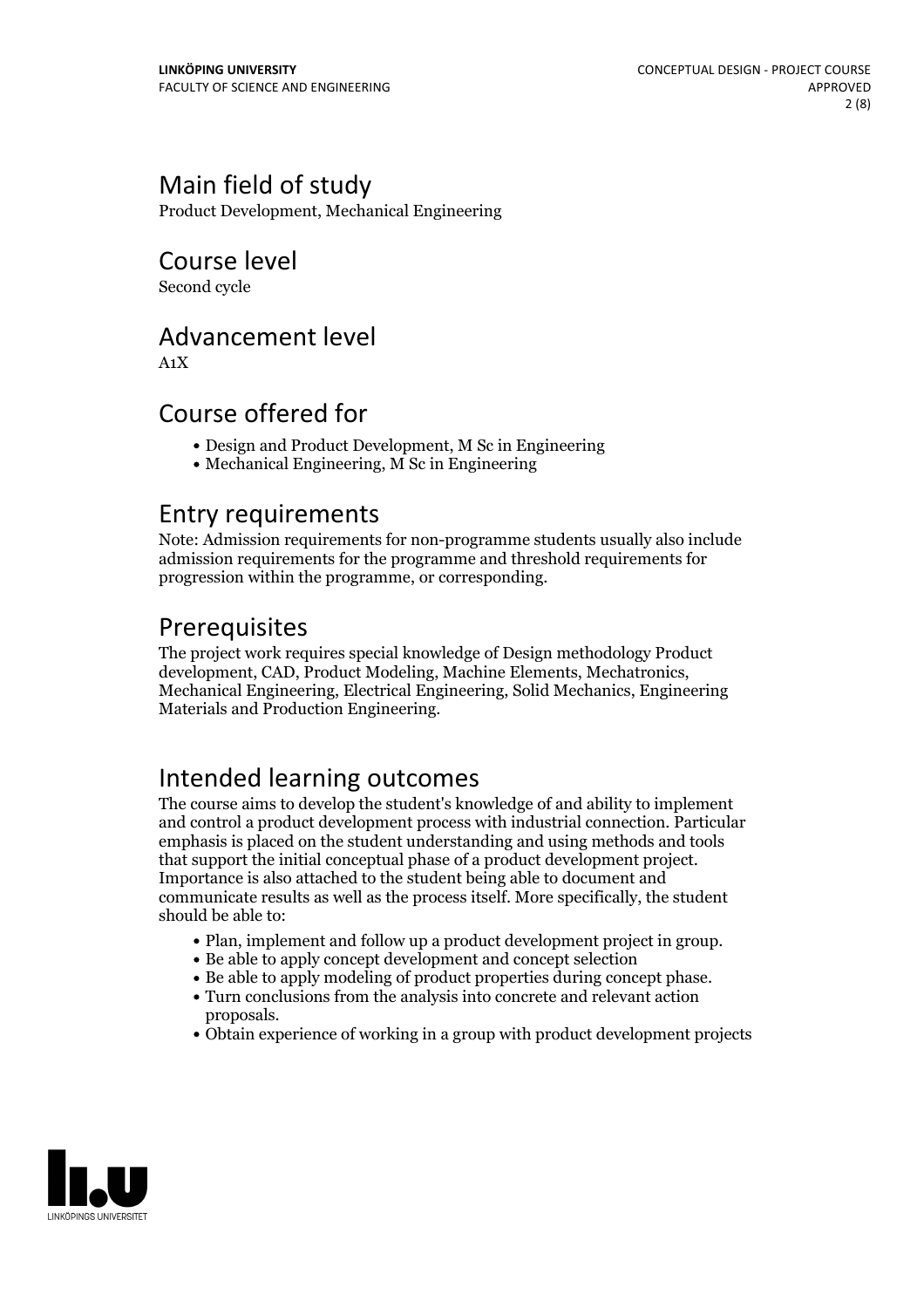## Course content

The course consists of a product development project of suitable scope. The project is then conducted by the students in collaboration with the client and covers the early phases of product development, from problem formulation, requirement specification, function analysis, idea generation, conceptual design and concept selection. The project result must then be realized with the help of a demonstrator and verified at a specific test opportunity. The project ends with written and/or digital reporting and oral presentations.

# Teaching and working methods

Teaching is done in lectures and seminars, as well as through a supervised project work performed in the group. The students are expected to take great responsibility for the completion of the project work.

# Examination

PRA1 Project Work 6 credits U, 3, 4, 5

# Grades

Four-grade scale, LiU, U, 3, 4, 5

### Department

Institutionen för ekonomisk och industriell utveckling

### Director of Studies or equivalent Mikael Axin

### Examiner

Micael Derelöv

# Course website and other links

### Education components

Preliminary scheduled hours: 48 h Recommended self-study hours: 112 h

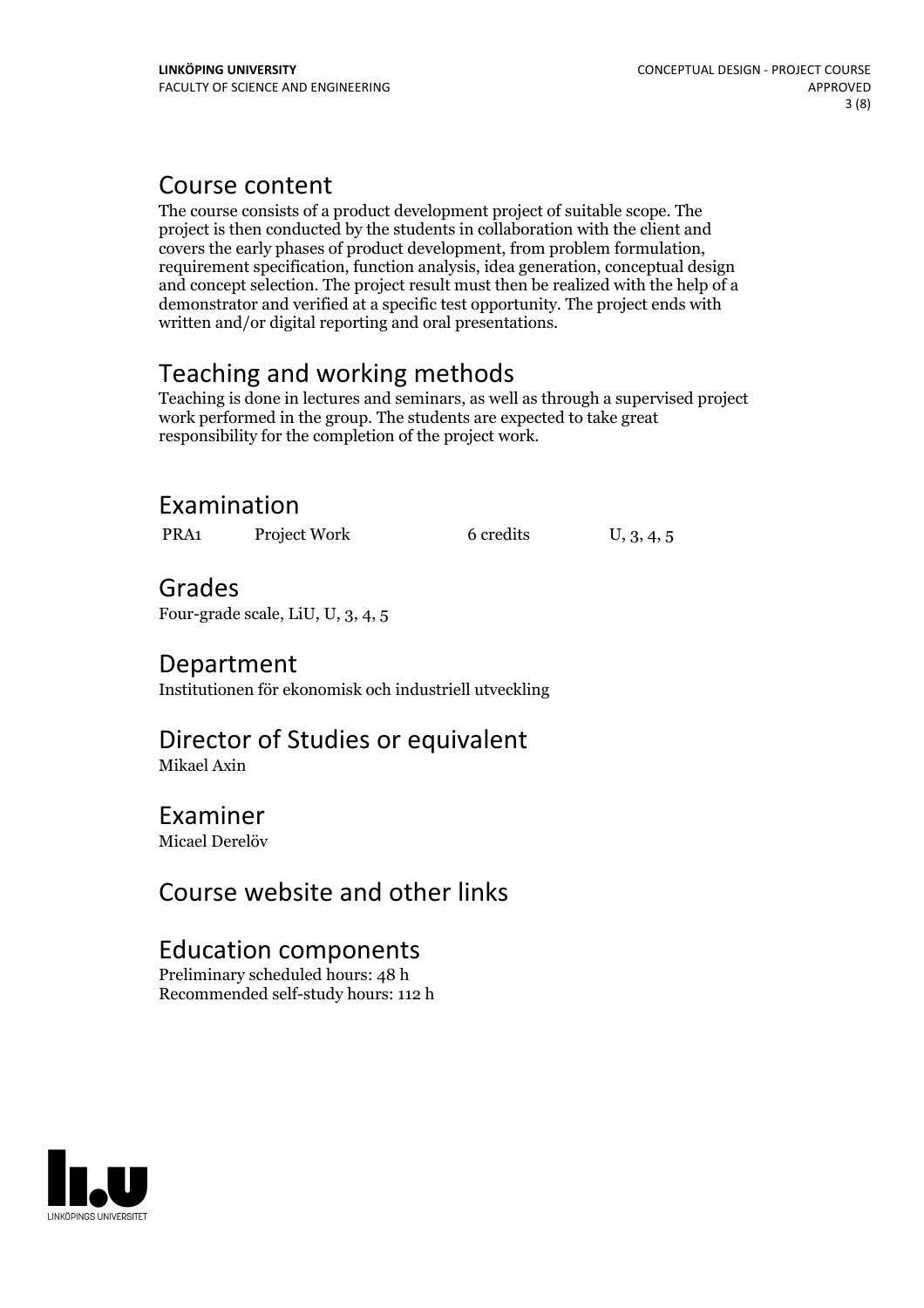# Course literature

**Other**

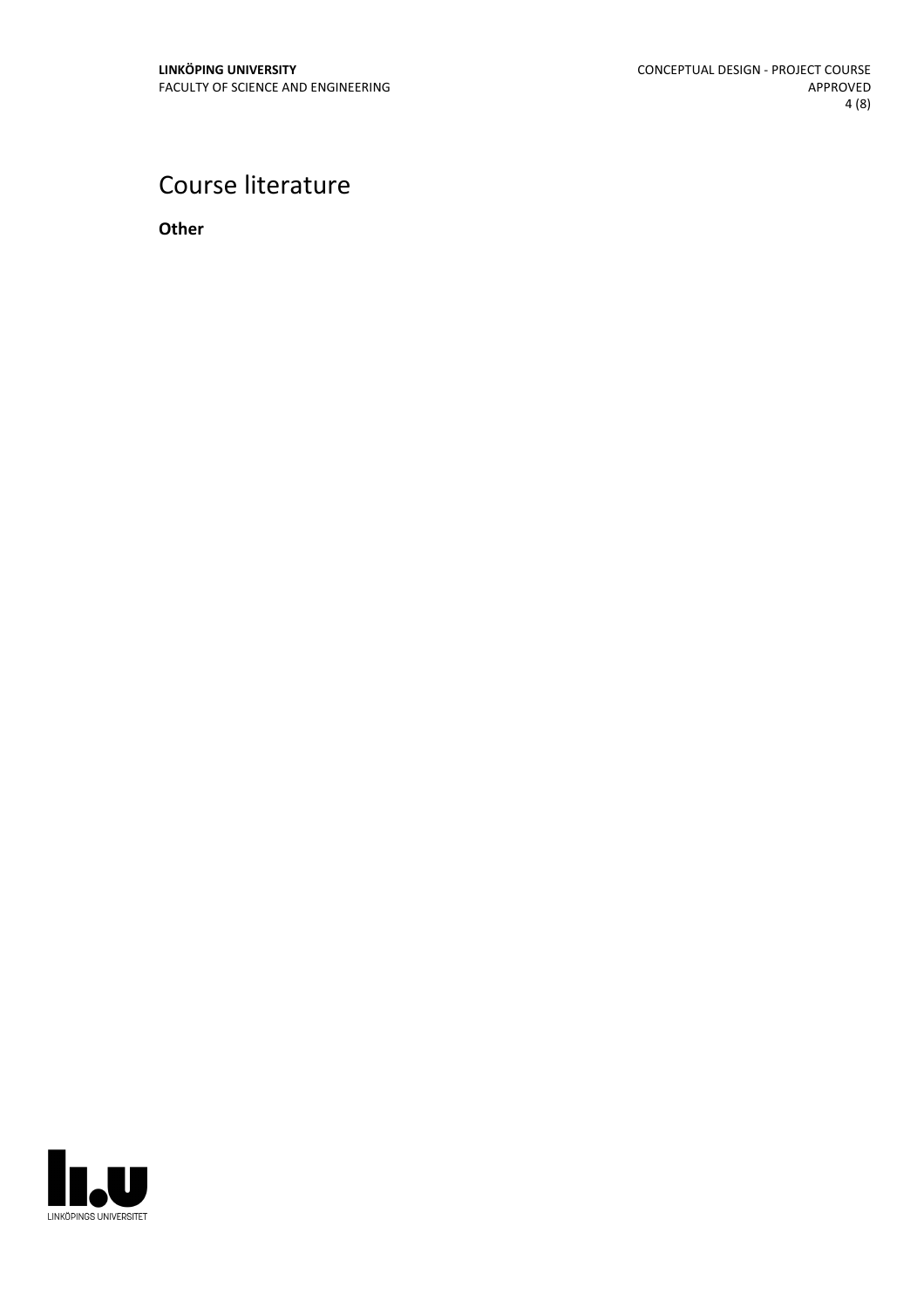# **Common rules**

### **Course syllabus**

A syllabus has been established for each course. The syllabus specifies the aim and contents of the course, and the prior knowledge that a student must have in order to be able to benefit from the course.

### **Timetabling**

Courses are timetabled after a decision has been made for this course concerning its assignment to a timetable module. A central timetable is not drawn up for courses with fewer than five participants. Most project courses do not have a central timetable.

### **Interrupting a course**

The vice-chancellor's decision concerning regulations for registration, deregistration and reporting results (Dnr LiU-2015-01241) states that interruptions in study are to be recorded in Ladok. Thus, all students who do not participate in a course for which they have registered must record the interruption, such that the registration on the course can be removed. Deregistration from <sup>a</sup> course is carried outusing <sup>a</sup> web-based form: www.lith.liu.se/for-studenter/kurskomplettering?l=sv.

### **Cancelled courses**

Courses with few participants (fewer than 10) may be cancelled or organised in a manner that differs from that stated in the course syllabus. The board of studies is to deliberate and decide whether a course is to be cancelled orchanged from the course syllabus.

### **Regulations relatingto examinations and examiners**

Details are given in a decision in the university's rule book: http://styrdokument.liu.se/Regelsamling/VisaBeslut/622678.

### **Forms of examination**

#### **Examination**

Written and oral examinations are held at least three times a year: once immediately after the end of the course, once in August, and once (usually) in one of the re-examination periods. Examinations held at other times are to follow a decision of the board of studies.

Principles for examination scheduling for courses that follow the study periods:

courses given in VT1 are examined for the first time in March, with re-

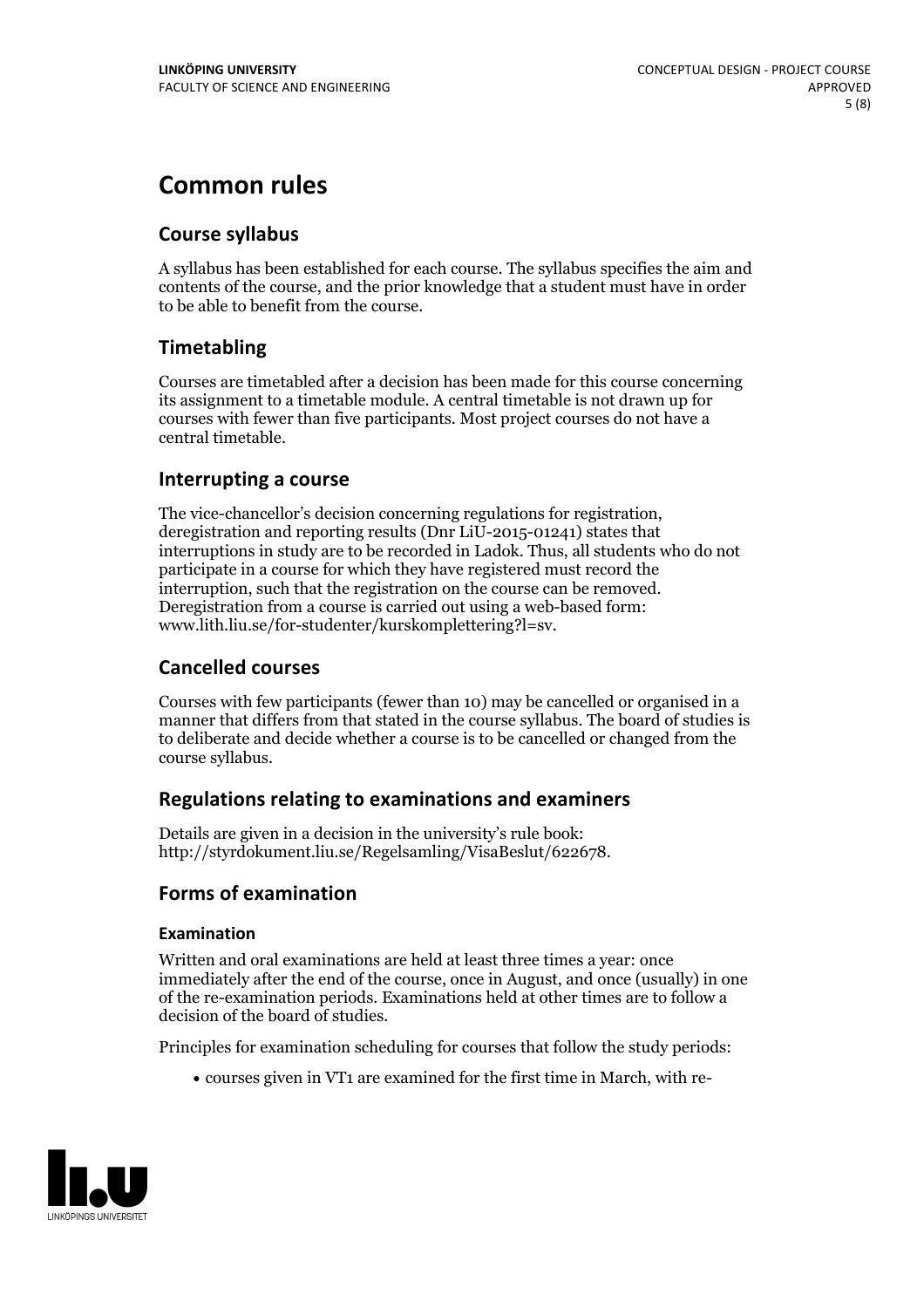examination in June and August

- courses given in VT2 are examined for the first time in May, with re-examination in August and October
- courses given in HT1 are examined for the first time in October, with re-examination in January and August
- courses given in HT2 are examined for the first time in January, with re-examination at Easter and in August.

The examination schedule is based on the structure of timetable modules, but there may be deviations from this, mainly in the case of courses that are studied and examined for several programmes and in lower grades (i.e. 1 and 2).

- Examinations for courses that the board of studies has decided are to be held in alternate years are held only three times during the year in which
- the course is given.<br>• Examinations for courses that are cancelled or rescheduled such that they are not given in one or several years are held three times during the year that immediately follows the course, with examination scheduling that corresponds to the scheduling that was in force before the course was cancelled or rescheduled.<br>• If teaching is no longer given for a course, three examination occurrences
- are held during the immediately subsequent year, while examinations are at the same time held for any replacement course that is given, or alternatively in association with other re-examination opportunities. Furthermore, an examination is held on one further occasion during the next subsequent year, unless the board of studies determines otherwise.<br>• If a course is given during several periods of the year (for programmes, or
- on different occasions for different programmes) the board orboards of studies determine together the scheduling and frequency of re-examination occasions.

#### **Registration for examination**

In order to take an examination, a student must register in advance at the Student Portal during the registration period, which opens 30 days before the date of the examination and closes 10 days before it. Candidates are informed of the location of the examination by email, four days in advance. Students who have not registered for an examination run the risk of being refused admittance to the examination, if space is not available.

Symbols used in the examination registration system:

- \*\* denotes that the examination is being given for the penultimate time.
- \* denotes that the examination is being given for the last time.

#### **Code of conduct for students during examinations**

Details are given in a decision in the university's rule book: http://styrdokument.liu.se/Regelsamling/VisaBeslut/622682.

#### **Retakes for higher grade**

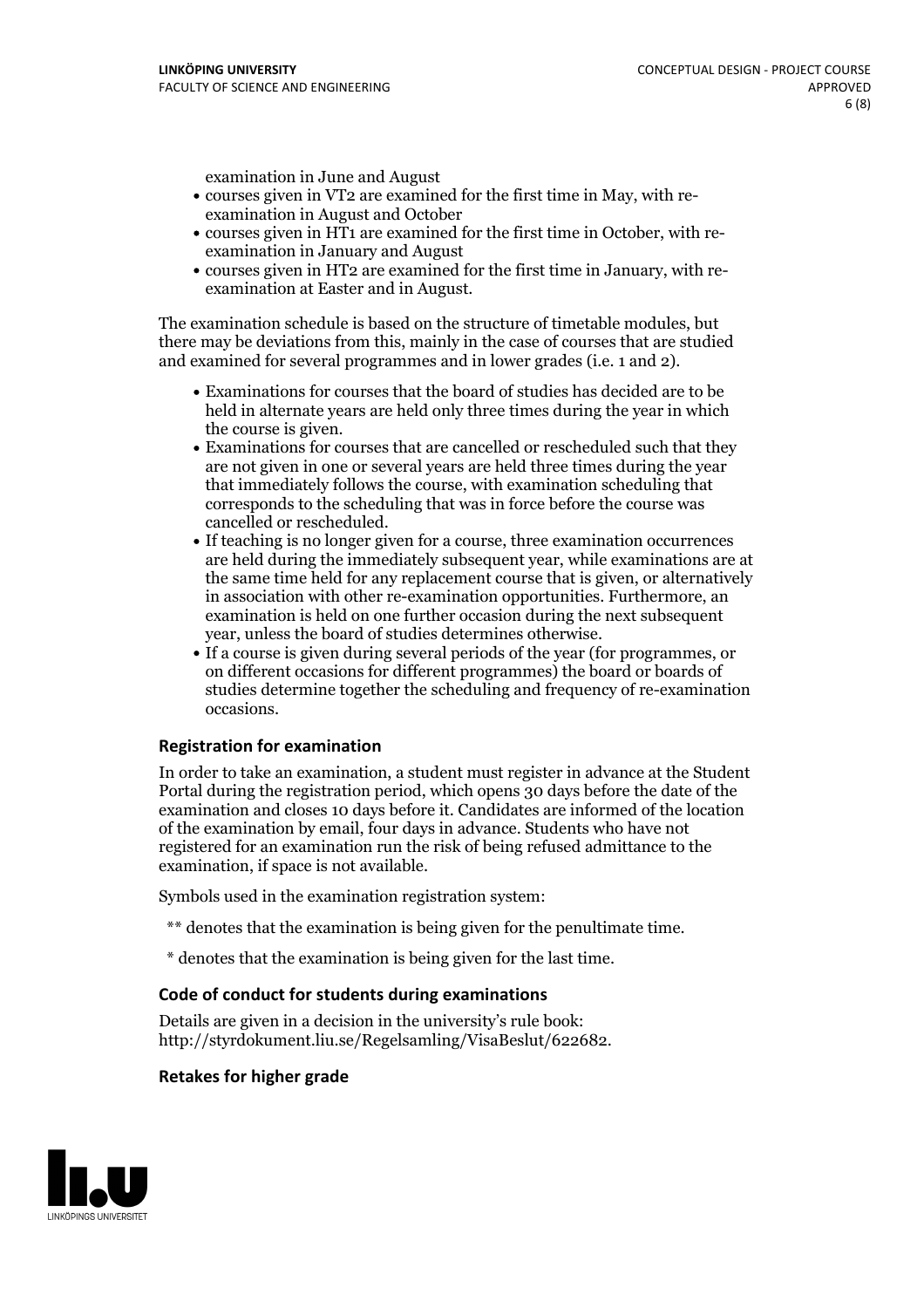Students at the Institute of Technology at LiU have the right to retake written examinations and computer-based examinations in an attempt to achieve a higher grade. This is valid for all examination components with code "TEN" and "DAT". The same right may not be exercised for other examination components, unless otherwise specified in the course syllabus.

#### **Retakes of other forms of examination**

Regulations concerning retakes of other forms of examination than written examinations and computer-based examinations are given in the LiU regulations for examinations and examiners, http://styrdokument.liu.se/Regelsamling/VisaBeslut/622678.

#### **Plagiarism**

For examinations that involve the writing of reports, in cases in which it can be assumed that the student has had access to other sources (such as during project work, writing essays, etc.), the material submitted must be prepared in accordance with principles for acceptable practice when referring to sources (references or quotations for which the source is specified) when the text, images, ideas, data, etc. of other people are used. It is also to be made clear whether the author has reused his or her own text, images, ideas, data, etc. from previous examinations.

A failure to specify such sources may be regarded as attempted deception during examination.

#### **Attempts to cheat**

In the event of <sup>a</sup> suspected attempt by <sup>a</sup> student to cheat during an examination, or when study performance is to be assessed as specified in Chapter <sup>10</sup> of the Higher Education Ordinance, the examiner is to report this to the disciplinary board of the university. Possible consequences for the student are suspension from study and a formal warning. More information is available at https://www.student.liu.se/studenttjanster/lagar-regler-rattigheter?l=sv.

#### **Grades**

The grades that are preferably to be used are Fail (U), Pass (3), Pass not without distinction  $(4)$  and Pass with distinction  $(5)$ . Courses under the auspices of the faculty board of the Faculty of Science and Engineering (Institute of Technology) are to be given special attention in this regard.

- 1. Grades U, 3, 4, 5 are to be awarded for courses that have written
- examinations. 2. Grades Fail (U) and Pass (G) may be awarded for courses with <sup>a</sup> large degree of practical components such as laboratory work, project work and group work.

#### **Examination components**

- 
- 1. Grades U, 3, 4, <sup>5</sup> are to be awarded for written examinations (TEN). 2. Grades Fail (U) and Pass (G) are to be used for undergraduate projects and other independent work.